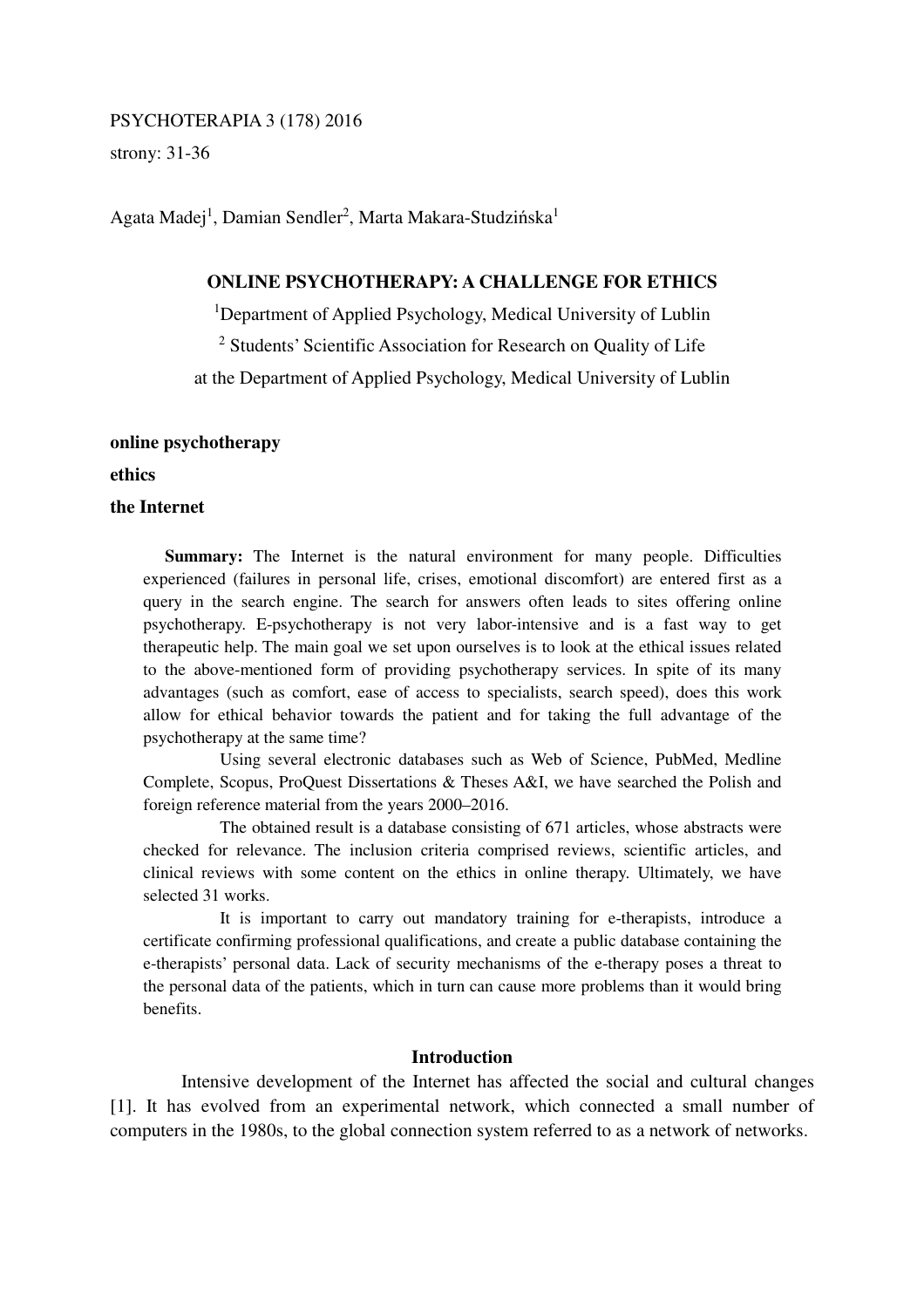The advantages of advanced technology, including easy access to the Internet, has influenced the behavior of future patients and contributed to the emergence of a modern form of therapy [2].

 From the clinical perspective, psychotherapy is a set of techniques of treatment or supporting the process of treating various kinds of illnesses and psychological problems. Their common feature is the direct contact between the therapist and the patient. Online psychotherapy is a form of services provided by a specialist in the field of mental health (e.g., psychiatrist, psychologist, psychotherapist) via the Internet. Contact is established and subsequently continued in the virtual network [3]. This method of treatment includes the use of Internet communication such as e-mail, chat and live video sessions (using Skype), where the therapist sends the questions, and the participant is obliged to respond and explain his/her feelings. The transcript of a therapeutic dialogue established in this way is analyzed by the therapist in order to send new questions to the patient [4].

 E-psychotherapy, known as e-therapy, cybertherapy or intherapy proves to be fast and less labor-intensive way to get therapeutic help. It offers many possibilities for helping people with mental health problems such as:

- anxiety disorders;
- alcohol abuse;
- chronic pain;
- depression;
- panic attacks;
- Posttraumatic Stress Disorder (PTSD);
- psychosomatic disorders,
- social phobia.

 There are some important online safety factors. They can be assigned to two groups: (1) qualifications of the therapist; and (2) the subject of this article, i.e., ethics.

#### **Method**

 Using several electronic databases such as Web of Science, PubMed, Medline Complete, Scopus, ProQuest Dissertations & Theses A&I, we have searched the Polish and foreign reference material from the years 2000–2016. The following terms have been used to browse the aforementioned databases: "internet therapy", "e-therapy", "online psychotherapy", "web-based therapy", "ethics". In the analyzed period we have found 671 articles containing the used key words. To identify reports that meet the selection criteria, the selection process have been applied, and then the works have been subject to a critical evaluation. The inclusion criteria comprised reviews, scientific articles, websites, and clinical reviews with some content on the ethics in online therapy. Ultimately, we have selected 31 works.

# **Ethical concerns**

 Online therapeutic interventions are not fully included in the traditional healthcare system, thus it is necessary to make adjustments to legal, ethical and professional regulations in this field [5, 6].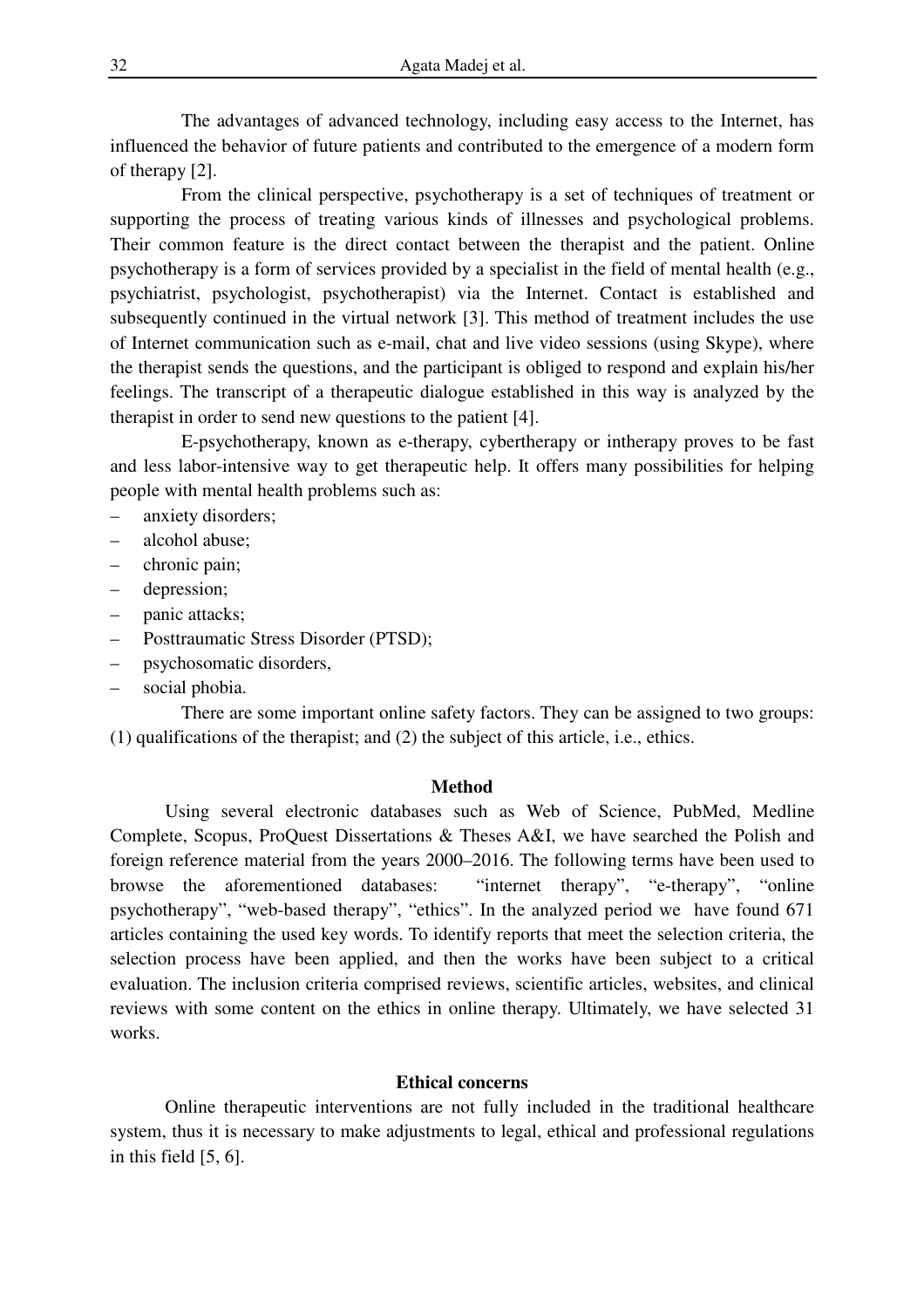### **E-therapist**

 The psychotherapist is obliged to inform patients about his/her education and professional experience. It is difficult in the situation of contact via the Internet due to the inability to verify the authenticity of the e-therapist by the patient [1, 3, 7]. This may expose the patient to the risk of being cheated. Therefore, the authors postulate disclosure of the details of the therapist on the website: first and last name, city, country, telephone number, qualifications [8, 9].

 A way to verify the qualifications of the therapist to conduct online therapy is also a controversial issue. In Poland, there is an opportunity to obtain an online counselor certificate, which validates skills in counseling, psychological support and psychosocial rehabilitation [10].

#### **E-patient**

 There is a need to determine which model of e-therapy corresponds to the treatment of specific disorders. The chat conversation may not have therapeutic effects for patients with suicidal ideations who expect anonymity when discussing their difficulties. While those suffering from chronic depression may benefit from the interruption of anonymity (initially via the Internet), and thus the therapist is able to understand them better [11]. In the literature one can find the information that people with psychotic disorders should not seek help in the Internet [3, 12]. The therapist should therefore select his/her patients. There is a similar situation in case of minors, where written consent of the parent/legal guardian is required — it is impossible to get it in case of online contact.

 The identity of the individual is an integral part of communication. The essence of that communication is to know the true identity of the partner of interaction [13]. In online communication the identity can be easily manipulated. This allows both to conceal important information about oneself, as well as to falsify them [13]. Therefore, it is difficult to be sure about the real personal data of the e-patient. Thus the anonymity of the patient in the Internet becomes both an advantage and a barrier [14, 15].

#### **Technical issues**

 E-therapy requires the therapist's knowledge of the technical basis for e-therapy [16– 18].

 On the other hand, the patient should get information about alternative ways of communication useful for him in the situation of an unexpected computer failure. It is important to inform the patient about the inability to maintain total anonymity in the Internet caused by sending an e-mail to an incorrect address, the activities of hackers and chat with a person pretending to be someone else [1, 19–23].

 The therapist should both familiarize the patient with the above-mentioned threats, as well as take care of the security of storing the contents of the session himself. It is therefore necessary to store encrypted data on a computer that is not connected to the Internet [24]. Patients during the session should stay in their familiar environment, e.g., at home, not in a public place (e.g., in the workplace or at an internet cafe).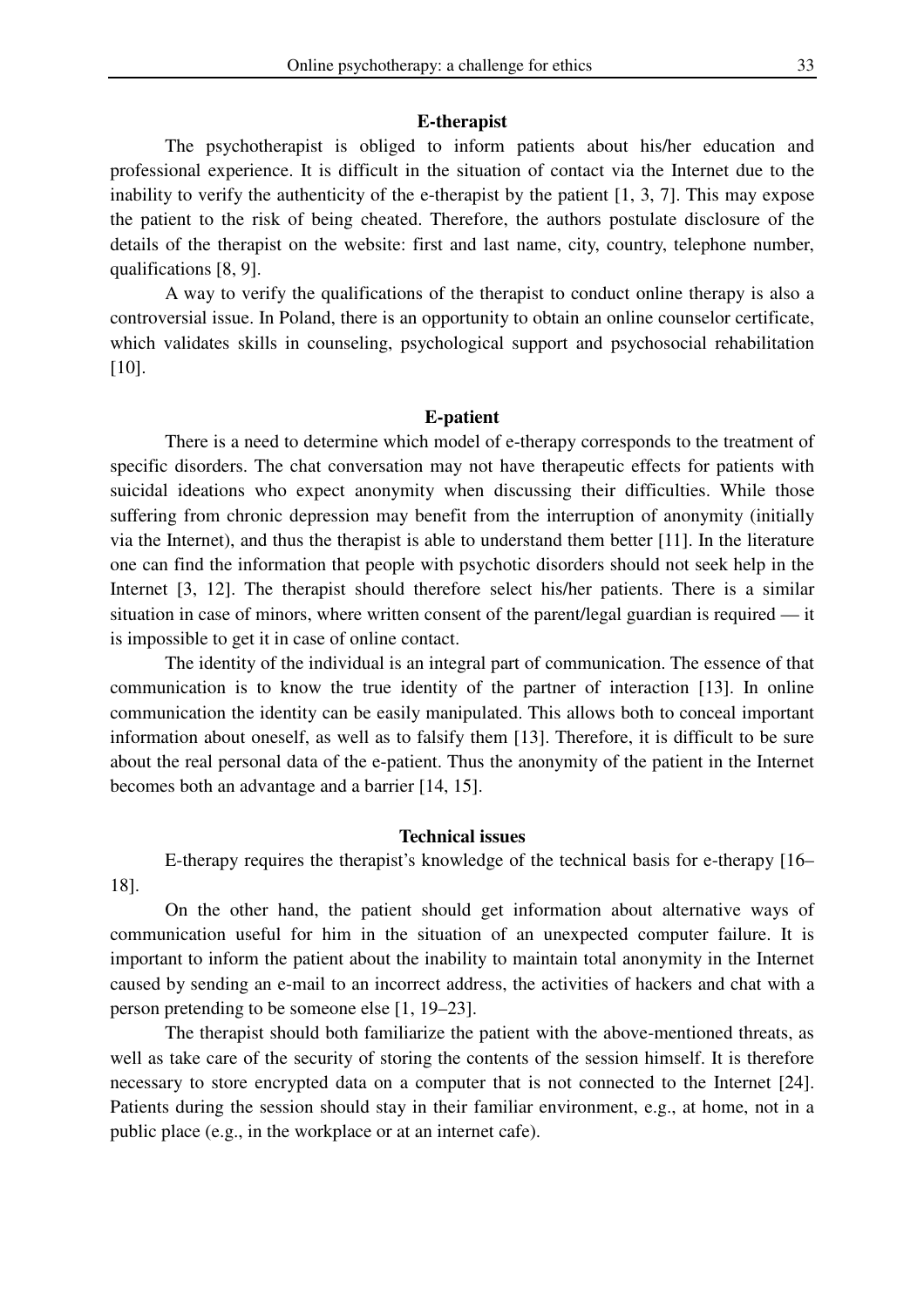## **Professional secrecy**

 The Code of ethics of psychotherapist of the Polish Psychiatric Association says: "The therapy secrecy may be revoked only in the interest of the greater good (e.g., in case of a serious threat to life or health of others, or the patient's life) and only to appropriate persons or institutions" [25]. In connection with the above-cited clause there is a lot of questions concerning professional secrecy in online psychotherapy. The therapist is obliged to ensure the confidentiality of the content of therapy sessions [26–28], however, in case of threat to life or health of the patient it is hard to decide on crisis intervention, when he/she is not familiar with all of the patient's data, or is not sure of their authenticity [29].

## **E-therapy codes of ethics**

 The most efficient development of e-therapy is observed in rich countries, with ubiquitous access to the Internet. These include, among others, the Great Britain, the USA, Norway, Canada, and Sweden.

In the United States codes of ethics for e-therapists have been developed:

- ISMHO (the International Society for Mental Health Online)
- NBCC (the National Board for Certified Counselors)
- APA (the American Psychological Association)
- ACA (the American Counseling Association).

 According to the above-mentioned codes, e-therapists are obliged to comply with the same rules as in case of traditional contact with the patient in the therapist's office.

 In Poland, there is only the Code of ethics of psychotherapist, among others, of the Polish Psychiatric Association, in which online psychotherapy is not mentioned.

# **Is online psychotherapy consistent with the ethical principles of traditional psychotherapy?**

 Pursuant to the provisions of the Code of ethics of psychotherapist of the Polish Psychiatric Association: "using any kind of techniques or procedures which may be unconventional, spectacular or may have manipulative character without special consideration and caution as well as care for the interests of the patient and respect to his/her dignity is unethical" [25]. The Code of Medical Ethics permits the treatment of patients only after personal examination of the patient.

 Summing up, it is the best to offer e-therapy after a personal contact with the patient, while adhering to the principles of the Code of Ethics of psychotherapist of the PPA.

 At the end of the discussion it is worth noting that in terms of ethical issues of the addressed problem there are doubts about the quality of the therapeutic alliance established via the Internet. E-psychotherapy is usually conducted in writing, which prevents observation of non-verbal messages sent by the patient. This may affect the misunderstanding of the patient's or the therapist's words, prevent recognition of the emotional state [30–31], and hinder the process of diagnosis [3].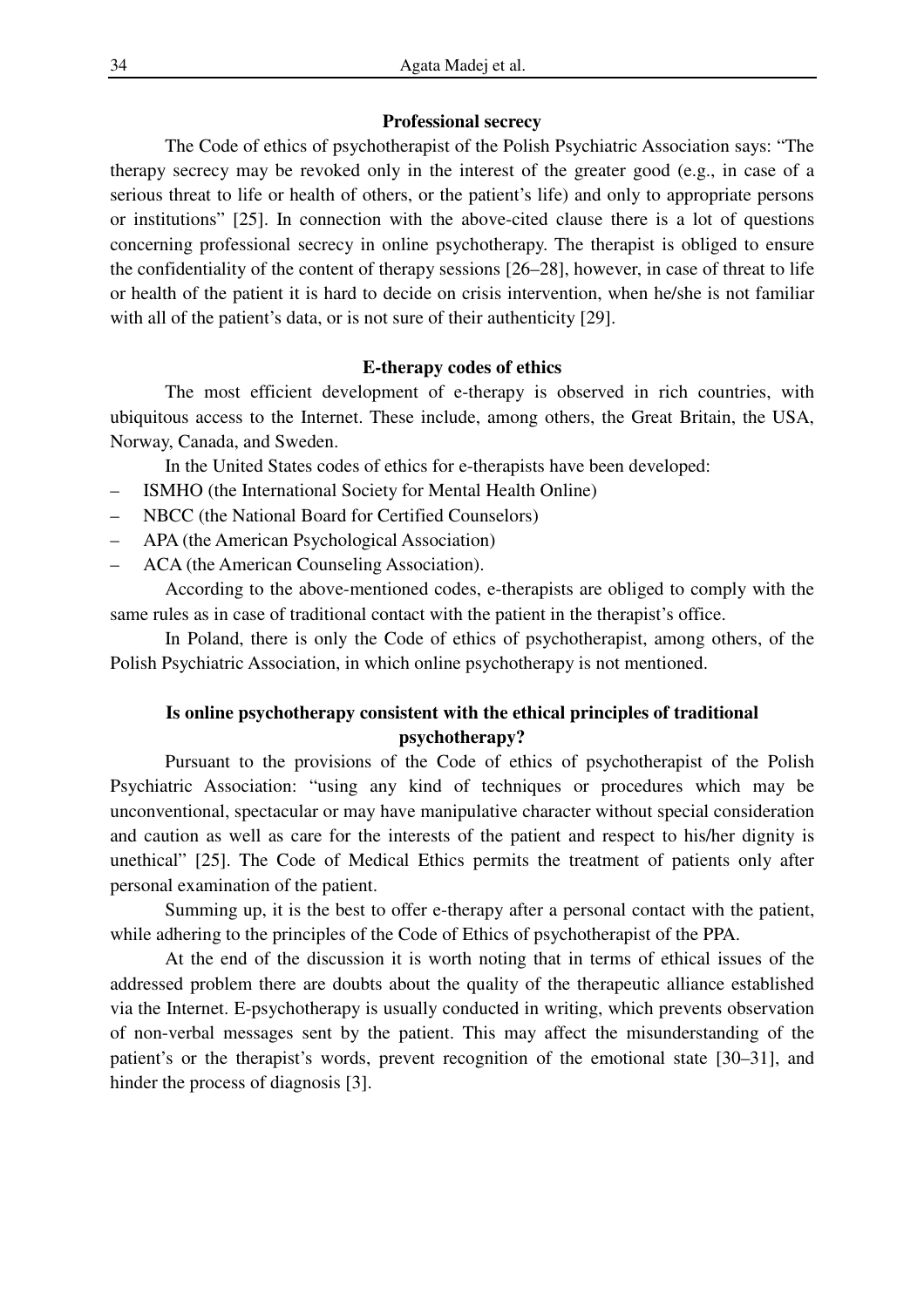# **Conclusions**

 Due to a lack of international arrangements concerning online psychotherapy it is necessary to determine the range of such practices. They should also be covered by legal norms and supervised by professional institutions. Lack of clearly defined measures of security poses a threat to the personal data of patients and can cause more problems than bring benefits. Ethical issues such as, among others, licensing of e-therapists and the appropriateness of the use of e-therapy remain unresolved. It is important to carry out the necessary training for future e-therapists, to introduce a certificate confirming the acquired qualifications (in Poland online counselor certificate, not a psychotherapist certificate) and to create a public database with their personal data. A form of online therapy (e-mail, instant messaging, video conferencing) is also an important issue due to the fact that not every treatment will affect all patients positively.

### **References**

- 1. Drath W. Miejsce psychoterapii w społeczeństwie ery internetu. Psychoter. 2015; 2(173): 15–22.
- 2. Recupero PR, Rainey SE. Informed consent to e-therapy. Am. J. Psychother. 2005; 59(4): 319– 331.
- 3. Leśnicka A. Psychoterapia on-line w polskim Internecie; przegląd witryn. Psychoter. 2008; 4(147): 73–82.
- 4. Blascovich J, Bailenson J. Infinite reality: avatars, eternal life, new worlds, and the dawn of the virtual revolution. New York: William Morrow & Company; 2011.
- 5. Childress CA. Ethical issues in providing online psychotherapeutic interventions. J. Med. Internet Res. 2000; 2(1): e5.
- 6. Skrzypińska D. Terapia poznawczo-behawioralna online. W: Tucholska K, Wysocka-Pleczyk M, red. Człowiek zalogowany. Różnorodność sieciowej rzeczywistości. Kraków: Biblioteka Jagiellońska; 2014, s. 26–33.
- 7. Alleman JR. Online counseling: The Internet and mental health treatment. Psychother. Theory Res. Prac. Training 2002; 39(2): 199–209.
- 8. Manhal-Baugus M. E-therapy; Practical, ethical, and legal issues. CyberPsychology and Behavior 2001; 4(5): 551–563.
- 9. Ross W. Ethical issues involved in online counseling. J. Psychol. Issues Organizational Culture 2011; 2(1): 54–66.
- 10. www.ptt-terapia/pl
- 11. Cecilia C, Yee-lam LA. Cyberpsychology, behavior, and social networking. December 2014, 17(12): 755–760.
- 12. Helton D. Online therapeutic social service provision (Therap-pc): A state of the art. Review. J. Technology in Human Services 2003; 21(4): 17–36.
- 13. Majgier K. Internet jako przestrzeń komunikacyjna. Przegl. Psychol. 2000; 43(2): 157–172.
- 14. Castelnuovo G, Gaggioli A, Mantovani F, Riva G. From psychotherapy to e-therapy: The integration of traditional techniques and new communication tools in clinical settings. Cyberpsychol. Beh. 2003; 6(4): 375–382.
- 15. Gutheil TG, Simon RI. E-mails, extra-therapeutic contact and early boundary problems: the Internet as a "slippery slope". Psychiatr Ann 2005;  $35(12)$ :  $952-960$ .
- 16. Elleven RK, Allen J. Applying technology to on-line counseling: Suggestions for the beginning etherapist. J. Instructional Psychol. 2004; 31: 223–227.